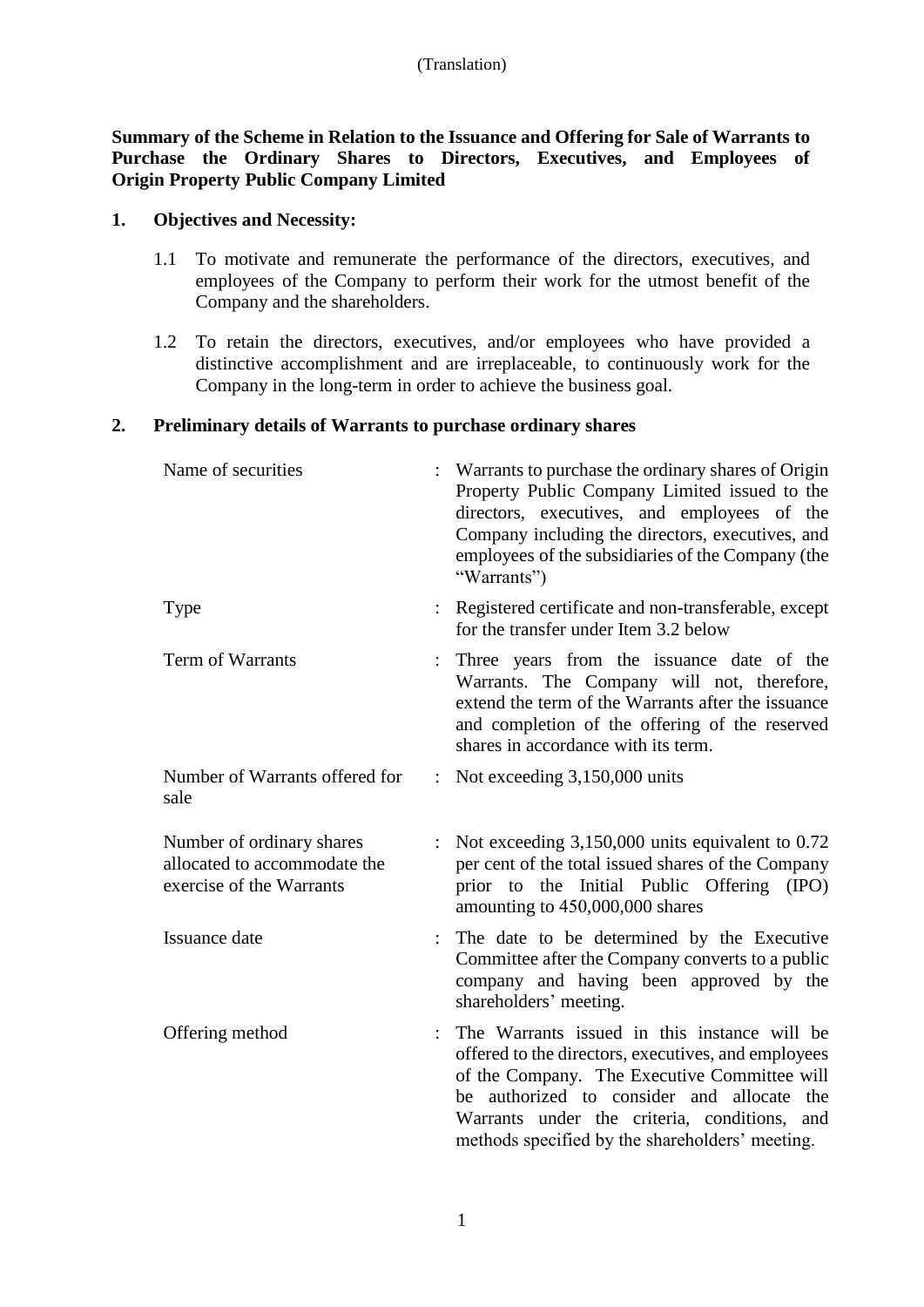| Offering price per unit                       | $:$ Baht 0 (Zero Baht)                                                                                                                                                                                                                                                                                                                                 |
|-----------------------------------------------|--------------------------------------------------------------------------------------------------------------------------------------------------------------------------------------------------------------------------------------------------------------------------------------------------------------------------------------------------------|
| Exercise ratio                                | : One unit of Warrant for 1 ordinary share, unless<br>the ratio is changed according to the provision on<br>the adjustment of terms and conditions of the<br>Warrants.                                                                                                                                                                                 |
| Exercise price                                | : Not lower than 50 percent of the IPO price unless<br>the exercise price is changed according to the<br>provisions on the adjustment of terms and<br>conditions of the Warrants.                                                                                                                                                                      |
| Conditions to exercise and<br>exercise period | : In the case that the directors, executives, and<br>employees fail to exercise the rights under the<br>Warrants as specified in Item 3.2.2, the Warrant<br>Holder may exercise the right to purchase the<br>newly-issued ordinary shares of the Company on<br>the Exercise Date during the six months following<br>the issuance date of the Warrants. |
|                                               | "Exercise Date" means the last business day of<br>every 6 month period during which the Warrant<br>Holder may exercise the rights under the Warrants<br>on the date in the following 6 months after the                                                                                                                                                |

First Exercise Date is the last business day of the first month after the six-month period from the issuance date of the Warrants. The last exercise date will be the period of 5 business days before the Warrants reach the 3-year term from the issuance date of the Warrants.

issuance date of the Warrants.

| Month from the<br>issuance date | Right can be exercised<br>up to           |
|---------------------------------|-------------------------------------------|
|                                 | (percentage of the<br>Warrants allocated) |
| 6 <sup>th</sup>                 | 10 per cent                               |
| 12 <sup>th</sup>                | 25 per cent                               |
| 18 <sup>th</sup>                | 40 per cent                               |
| 24 <sup>th</sup>                | 60 per cent                               |
| 30 <sup>th</sup>                | 80 per cent                               |
| 36 <sup>th</sup>                | 100 per cent                              |

The Warrants remaining from the exercise on any Exercise Date may be carried forward to the following Exercise Dates for the whole term of the Warrants. Nevertheless, if the term of the Warrants has expired, any Warrants remaining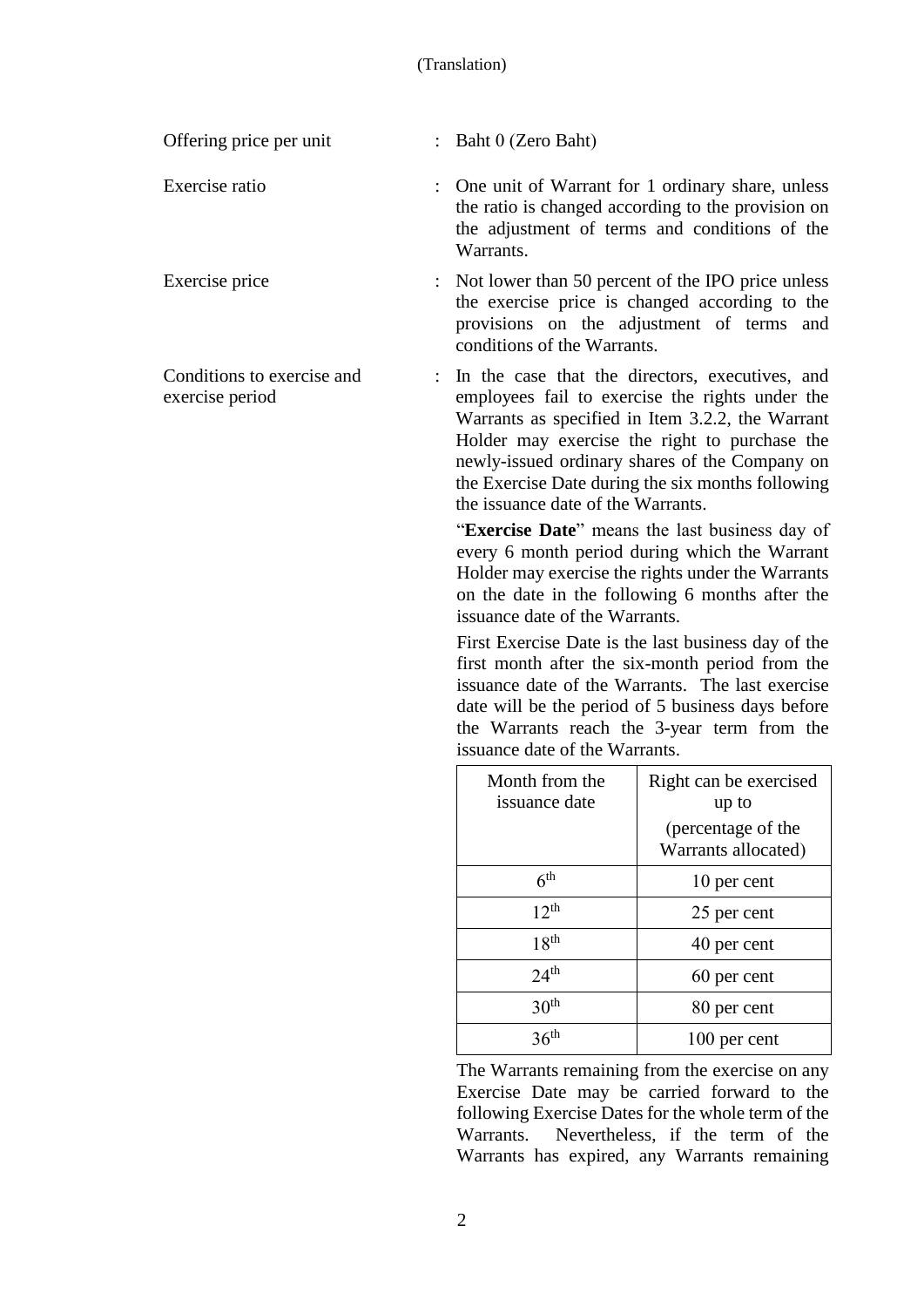from the exercise will be cancelled and cease to be in effect.

"**Business Day**" means a business day of the Company.

Period for notification of the intention to exercise the Warrants : The Warrant Holders who wish to exercise the right to purchase the ordinary shares of the Company shall declare the intention to exercise the right between 0900 hrs. and 1500 hrs. on one of the five business days prior to each Exercise Date. With the exception of the last Exercise Date, the Warrant Holders shall declare their intention during the 15 business days prior the last exercise date.

Offering period : The Company shall offer the Warrants within one year from the date on which Extraordinary General Meeting of Shareholders No. 8/2014 approves the issuance and offering of the Warrants, and approves the conversion from a limited company to a public limited company.

Allocation method : Directly allocated to the directors, executives, and employees with the details as set out Item 3, exclusive of an assignee

Reasons to issue new shares to accommodate the adjustments of rights : The adjustment of the exercise price under the conditions on the adjustment of rights, as stated in the terms and conditions of the Warrants, which is an event prescribed in the Notification of the SEC Office.

Rights and benefits other than those normally attached to the ordinary shares : -None-Secondary market of the **Warrants** : The Company will not file an application to list the Warrants on the Stock Exchange. Secondary market of the ordinary shares reserved to accommodate : The Company will file an application to list the ordinary shares reserved to accommodate the

# **3. Criteria and conditions for the allocation and exercise of the Warrants**

the Warrants

### **3.1 Criteria and conditions for the allocation of the Warrants**

3.1.1 The Executive Committee of the Company shall be authorized by Extraordinary General Meeting No. 8/2014 to:

Warrants on the Stock Exchange.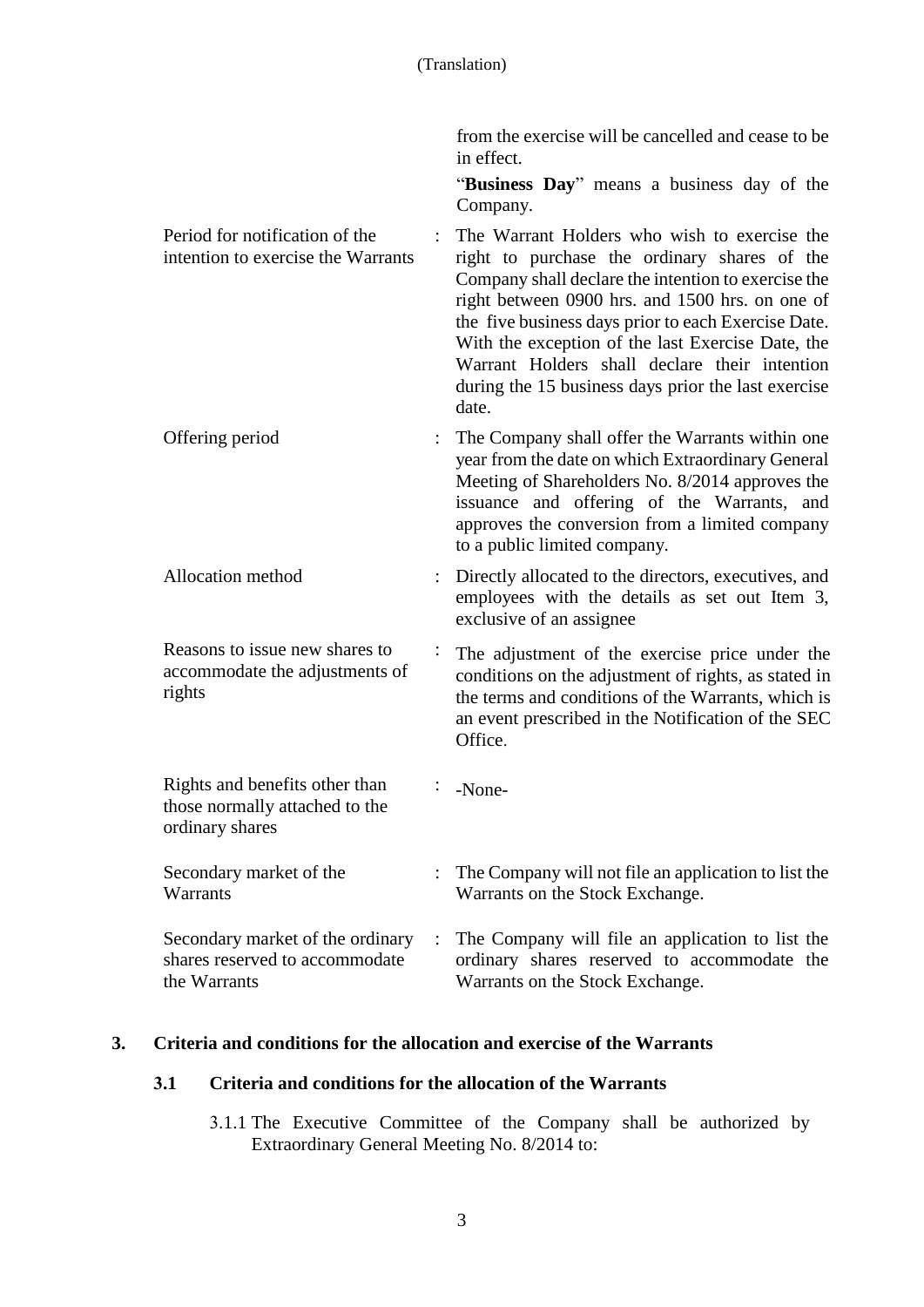(1) consider and determine the names of the executives and employees entitled to obtain the Warrants and numbers of Warrants allocated to each person.

The names of the directors who are entitled to obtain the Warrants and numbers of Warrants allocated to each person will be set out Item 4.

Therefore, no directors, executives, nor employees will be entitled to the Warrants in an amount exceeding 5 per cent of the total number of **Warrants** 

- (2) change, increase, or decrease of the number of the Warrants allocated to the executives and employees.
- 3.1.2 In the event that the directors, executives, employees fail to exercise the right under the Warrants as specified in Item 3.2.2, the Company will not re-allocate such Warrants received from the directors, executives, and employees to other directors, executives, and employees. Consequently, the Company will cancel such Warrants later.
- 3.1.3 The qualifications of the directors, executives, and employees who will be entitled to the allocation of the Warrants:
	- 1. Directors:

The directors entitled to the allocation of the Warrants shall be the directors of the Company or its subsidiaries as at the issuance date of the Warrants. In this regard, the independent directors of the Company will be allocated the Warrants in the number that such independent directors is not holding shares exceeding 1 percent of the total shares with the right to vote, after the exercise of right.

2. Executives and Employees:

The executives and employees entitled to the allocation of the Warrants must have been employed by the Company or its subsidiaries before 1 January 2014, or the executives and employees of the Company or its subsidiaries who are at least the  $4<sup>th</sup>$  level or equivalent.

In the case of the executives and employees or its subsidiaries employed since 1 January 2014 or the executives and employees of the Company in a position lower than the  $4<sup>th</sup>$  level or equivalent, the Executive Committee will consider the allocation of the Warrants individually in accordance with the benefit to the Company.

- 3. The numbers of the Warrants to be allocated to each of the directors, executives, and employees are not required to be equal. The numbers of the allocation will depend on the position, experience, years of service, performance, potential, and the benefit to the Company and/or its subsidiaries.
- 4. Other cases apart from Item 1, 2, and 3, shall be considered by the Executive Committee.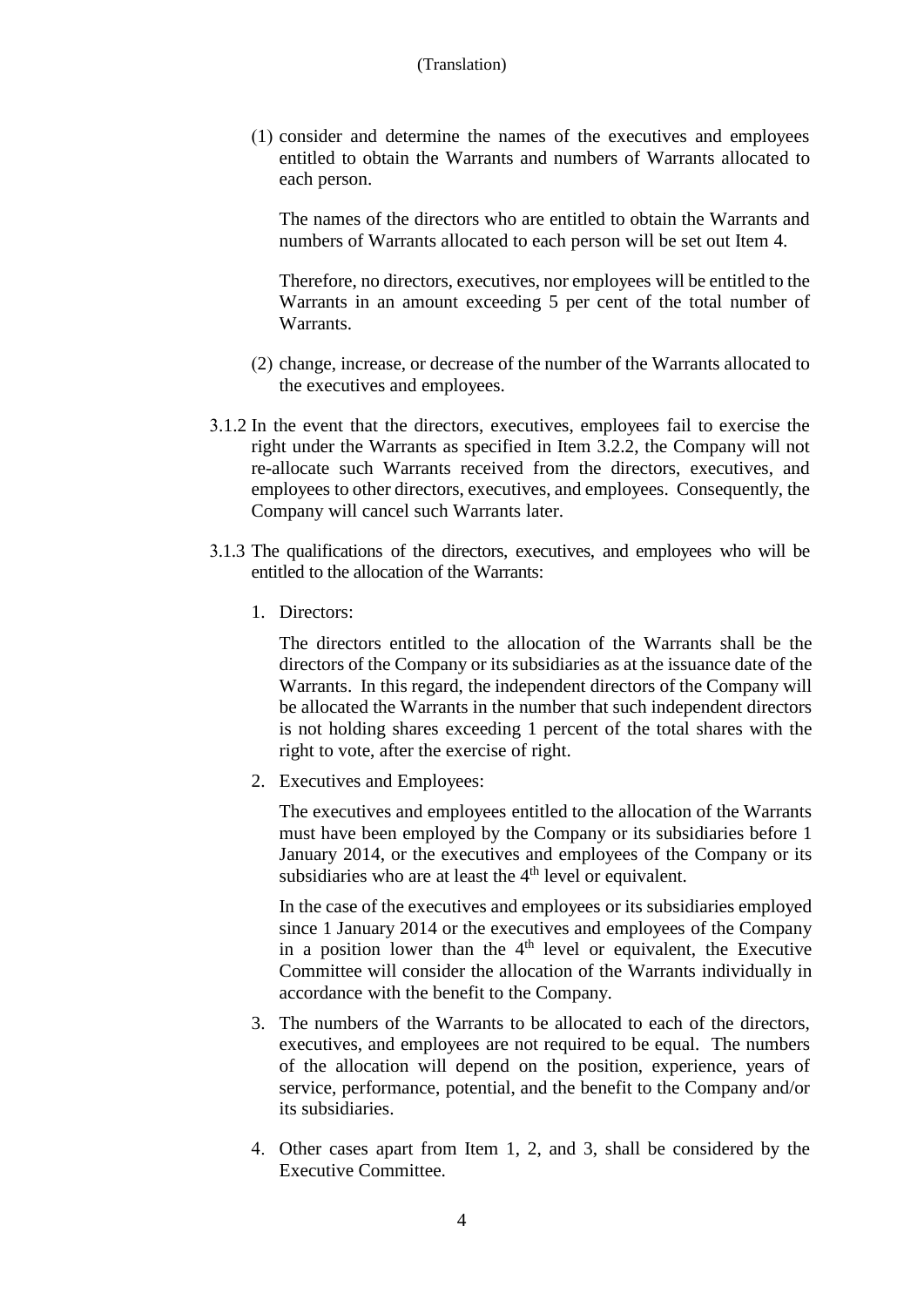# **3.2 Conditions on the exercise of rights under the Warrants**

- 3.2.1 The Warrant Holder must retain his/her status as a director, executive and/or employee on the Exercise Date.
- 3.2.2 The conditions for the Warrant Holder who no longer is a director, executive, and/or employee are:
	- (a) *Disability:* The right of the Warrants which have yet to reach the Exercise Date may be immediately exercised and the right of the Warrants in respect of which the Exercise Date has been reached may be exercised as per usual.
	- (b) *Death:* The right of the Warrants which have yet to reach the Exercise Date may be immediately exercised by the heir or beneficiary of the Warrant Holder, and the right of the Warrants in respect of which the Exercise Date has been reached may be exercised as per usual by the heir or the beneficiary of the Warrant Holder.
	- (c) *Retirement*: The right of the Warrants which have yet to reach the Exercise Date may be immediately exercised and the right of the Warrants in respect of which the Exercise Date has been reached may be exercised as per usual.
	- (d) *Termination of employment whatever the case may be including the resignation, dismissal, or discharge:* The right of the Warrants which have yet to reach the Exercise Date will be cancelled, and the right of the Warrants in respect of which the Exercise Date has been reached must be exercised within 30 days from the termination of employment or the expiry date of the Warrants, whichever comes first.
- 3.2.3 If the directors, executives, and employees fail to or partly exercise the right to purchase the ordinary shares under the Warrants, and the Warrants are at their expiration date, it shall be considered that the directors, executives, and employees of the Company and/or its subsidiaries waive the right under the remaining Warrants. Such directors, executives, and employees will have no right to claim any compensation from the Company.
- 3.2.5 The Executive Committee is authorized to consider, determine, or amend the conditions for the exercise of rights under the Warrants, which may be different from those specified above.

# **4. List of all directors entitled to the allocation of the Warrants**

| Director's names               | Position                                        | Number of Warrants Percentage (%) of<br>allocated (units) | the total Warrants |
|--------------------------------|-------------------------------------------------|-----------------------------------------------------------|--------------------|
| Mr. Lucksananoi<br>Punkrasamee | Chairman of<br>the Board of<br><b>Directors</b> | 157,500                                                   | 5.0                |
| Mr. Sahas Treetipbut           | Director                                        | 126,000                                                   | 4.0                |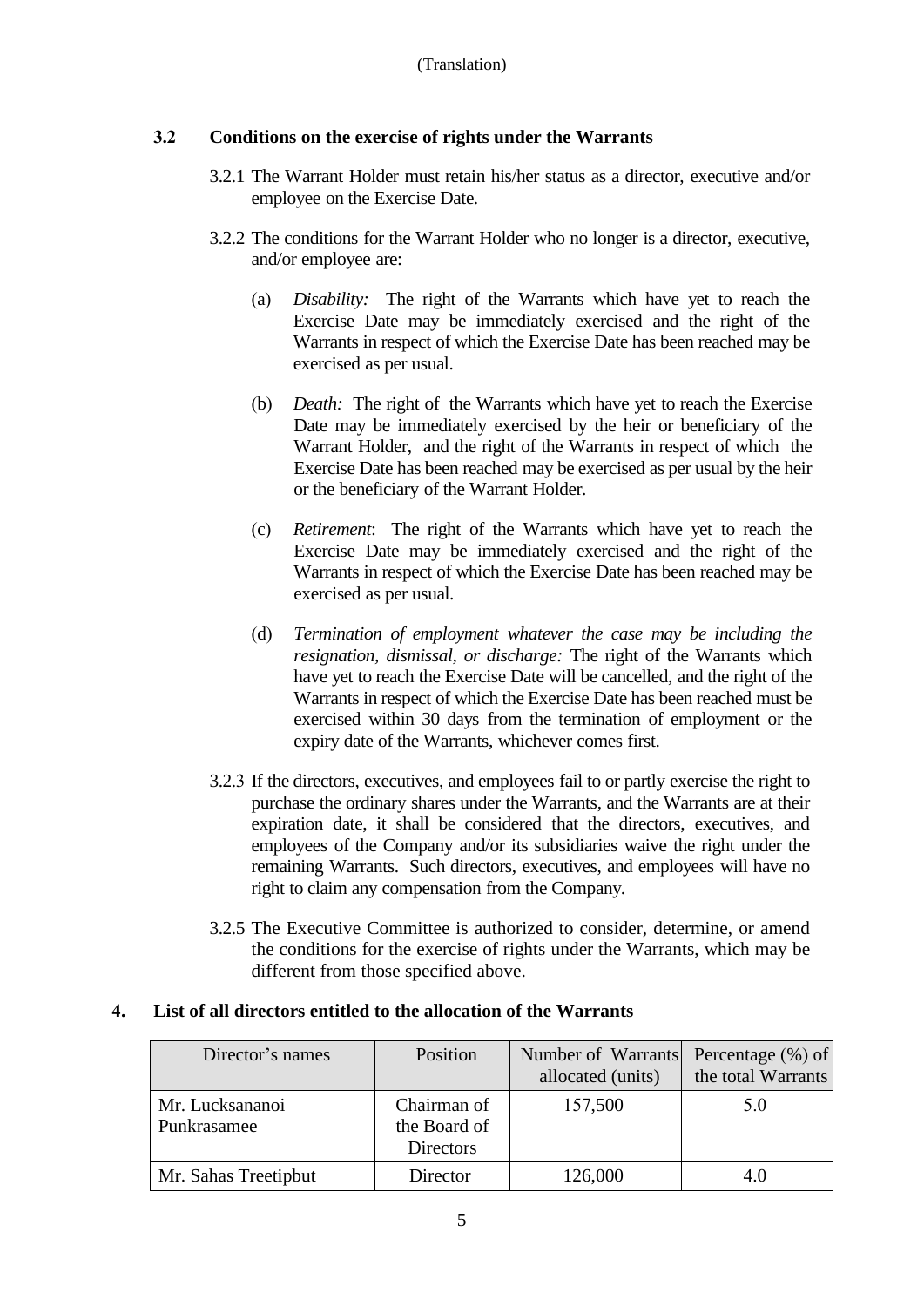### (Translation)

| Director's names                                  | Position        | Number of Warrants<br>allocated (units) | Percentage $(\% )$ of<br>the total Warrants |
|---------------------------------------------------|-----------------|-----------------------------------------|---------------------------------------------|
| Air Chief Marshal<br><b>Bureerat Ratanavanich</b> | Director        | 94,500                                  | 3.0                                         |
| Ms. Waroonrat Jujinda                             | Director        | 15,750                                  | 0.5                                         |
| Mr. Niwat Lamunpandh                              | Director        | 47,250                                  | 1.5                                         |
| Mrs. Veena Arunyakasem                            | Director        | 31,500                                  | 1.0                                         |
| Mr. Peerapong Jaroon-ek                           | Director        | 157,500                                 | 5.0                                         |
| Mrs. Arada Jaroon-ek                              | <b>Director</b> | 157,500                                 | 5.0                                         |
| Ms. Sirintha Jariyakun                            | Director        | 63,000                                  | 2.0                                         |
| <b>Total</b>                                      |                 | 850,500                                 |                                             |

#### **5. Effects on the shareholders**

### **5.1 Effects on Price Dilution**

In the event that the right under the 3,150,000 units of Warrants allocated to the directors, executives, and employees is fully exercised, the issuance and offering of the Warrants to the directors, executives, and employees will affect the market price of the Company's shares (Price Dilution) which can be calculated as follows:

#### Market price before offering – Market price after offering\* Market price before offering

#### Remarks:

| * Market price after | (Market price before offering x | (Exercise price x Number of shares) |
|----------------------|---------------------------------|-------------------------------------|
| offering $=$         | Number of paid-up shares)       | reserved for this offering)         |
|                      |                                 |                                     |

Number of paid-up shares  $+$  Number of shares reserved for this offering

The price of the Warrants allocated to the directors, executives, and employees is, therefore, lower than the IPO price by 50 per cent. As the IPO Price is not yet specified, the effects on the price dilution are unable to be calculated.

#### **5.2 Effects on Earnings per Share Dilution and Control Dilution**

In the event that the right under the 3,150,000 units of Warrants allocated to the directors, executives, and employees is fully exercised, the issuance and offering of the Warrants to the directors, executives, and employees will have an impact upon the earnings per share dilution and control dilution decrease which can be calculated as follows:

| Number of reserved shares in this<br>offering             | $\therefore$ Not exceeding 3,150,000 shares (with the<br>par value of Baht 0.50 per share) |
|-----------------------------------------------------------|--------------------------------------------------------------------------------------------|
| Number of total issued shares of<br>the Company after IPO | $\therefore$ 600,000,000 shares (with the par value of<br>Baht 0.50 per share)             |